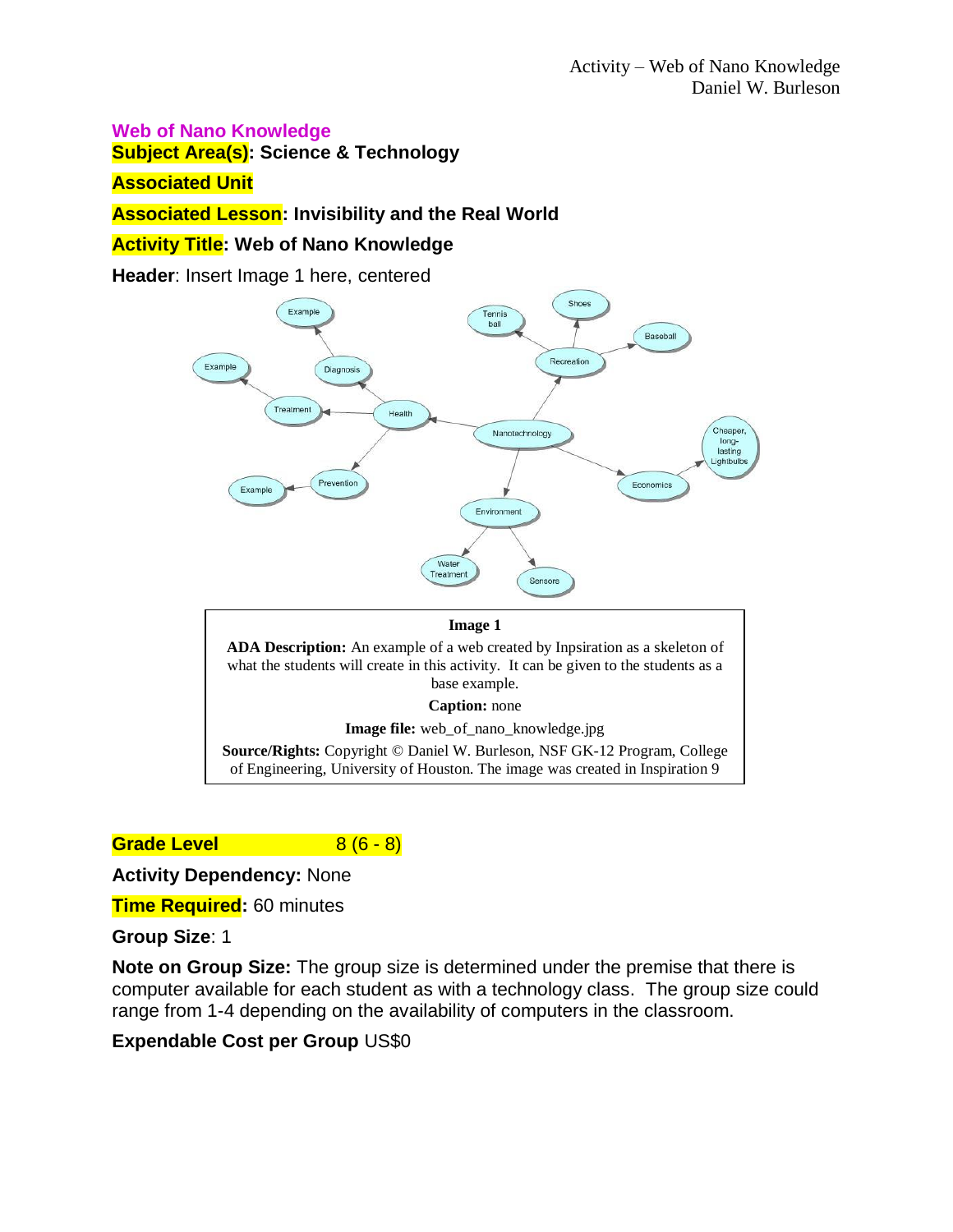## **Summary**

Students will be introduced to the concept of nanotechnology and the area that nanotechnology is involved. Through a pre-activity discussion and demonstration, students will get a preliminary understanding of nanotechnology. Then, students will use Inspiration 9 to create a web of information surround this main idea of nanotechnology. Through individual research, students will specifically identify different nanotechnology advances and create an understanding of how nanotechnology has an impact in many different areas and ways.

## **Engineering Connection**

While most students will associate engineering with large projects (buildings, bridges, computers, etc.), it is important that students understand that engineering happens a small scales as well. This activity has valuable engineering application because it exposes students to the concept nanotechnology in a multitude of areas and. Each of these areas range from medicine to materials, different type of engineers use advancements made through nanotechnology to better products, equipment, and ultimately results.

# **Engineering Category** = #1

Choose the category that best describes this activity's amount/depth of engineering content:

- 1. Relating science and/or math concept(s) to engineering
- 2. Engineering analysis or partial design
- 3. Engineering design process

# **Keywords**

Nanotechnology, nanoscale, technology

## **Educational Standards**

NOTE: The Standards covered could be less or morning depending on the individual work of each group.

## **International Technology and Engineering Educators Association (ITEEA) Standards**

Standard 1, Grade Level 6-8, F. New products and systems can be developed to solve problems or to help do things that could not be done without the help of technology. Standard 1, Grade Level 6-8, G. The development of technology is a human activity and is the result of individual and collective needs and the ability to be creative. Standard 3, Grade Level 6-8, E. A product, system, or environment developed for one setting may be applied to another setting.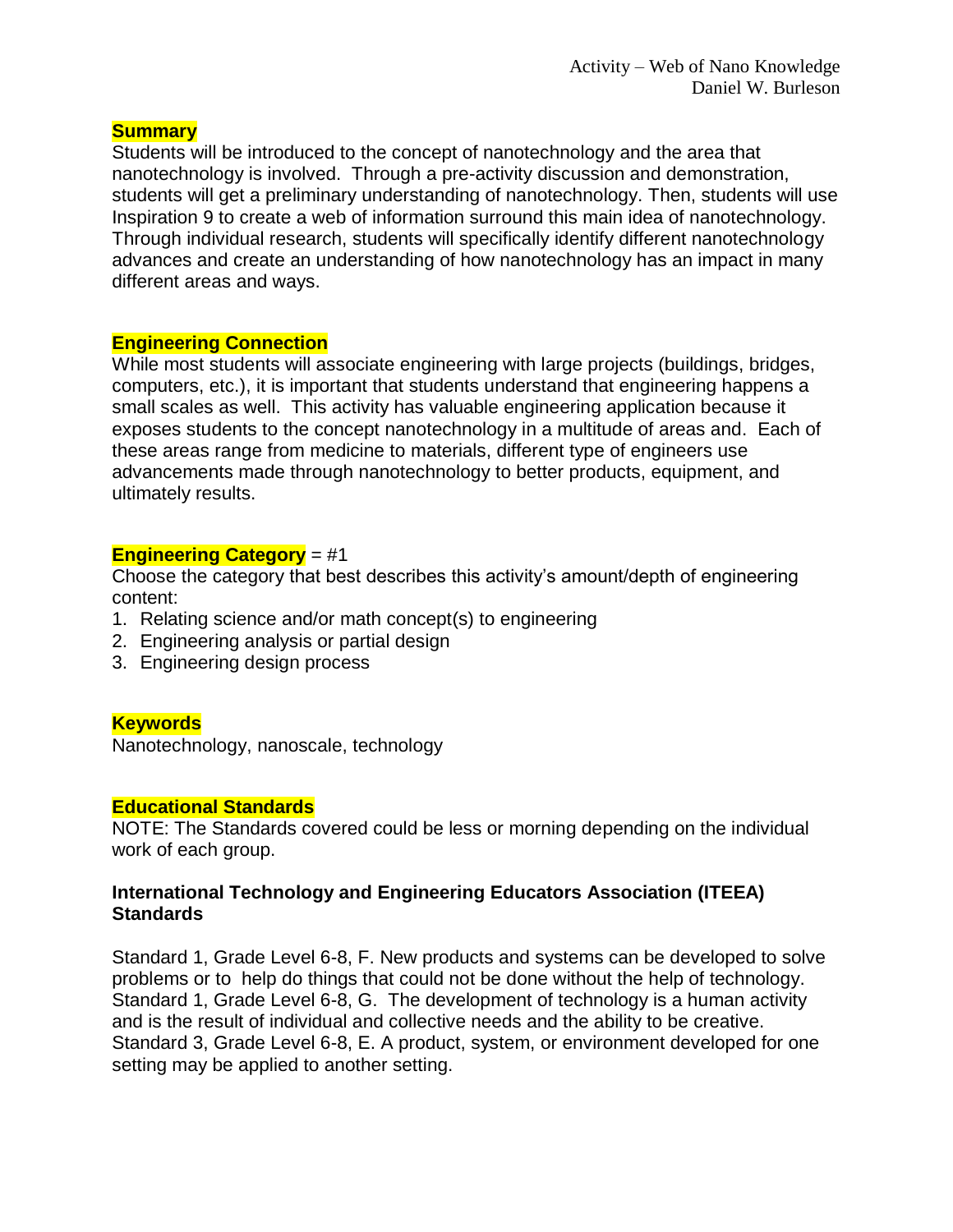Standard 4, Grade Level 6-8, D. The use of technology affects humans in various ways, including their safety, comfort, choices, and attitudes about technology's development and use.

Standard 5, Grade Level 9-12 G. Humans can devise technologies to conserve water, soil, and energy through such techniques as reusing, reducing, and recycling.

Standard 5, Grade Level 9-12 H. When new technologies are developed to reduce the use of resources, considerations of trade-offs are important.

Standard 5, Grade Level 9-12 I. With the aid of technology, various aspects of the environment can be monitored to provide information for decision-making.

Standard 5, Grade Level 9-12 J. The alignment of technological processes with natural processes maximizes performance and reduces negative impacts on the environment. Standard 5, Grade Level 9-12 K. Humans devise technologies to reduce the negative

consequences of other technologies.

Standard 5, Grade Level 9-12 L. Decisions regarding the implementation of technologies involve the weighing of trade-offs between predicted positive and negative effects on the environment.

Standard 12, Grade Level 6-8 H. Use information provided in manuals, protocols, or by experienced people to see and understand how things work.

Standard 12, Grade Level 6-8 I. Use tools, materials, and machines safely to diagnose, adjust, and repair systems.

Standard 12, Grade Level 6-8 J. Use computers and calculators in various applications. Standard 12, Grade Level 6-8 K. Operate and maintain systems in order to achieve a given purpose.

Standard 14, Grade Level 6-8 G. Advances and innovations in medical technologies are used to improve healthcare.

Standard 14, Grade Level 6-8 H. Sanitation processes used in the disposal of medical products help to protect people from harmful organisms and disease, and shape the ethics of medical safety.

Standard 14, Grade Level 6-8 I. The vaccines developed for use in immunization require specialized technologies to support environments in which a sufficient amount of vaccines is produced.

Standard 14, Grade Level 6-8 J. Genetic engineering involves modifying the structure of DNA to produce novel genetic make-ups.

# **Texas Essential Knowledge and Skills (TEKS)**

Technology Applications

126.12 (c) (1) (A) demonstrate knowledge and appropriate use of operating systems, software applications, and communication and networking components.

126.12 (c) (1) (E) use technology terminology appropriate to the task.

126.12 (c) (1) (F) perform basic software application functions including, but not limited to, opening an application program and creating, modifying, printing, and saving documents

126.12 (c) (1) (D) identify the impact of technology applications on society through research, interviews, and personal observation; and

126.12 (c) (1) (E) demonstrate knowledge of the relevancy of technology to future careers, life-long learning, and daily living for individuals of all ages.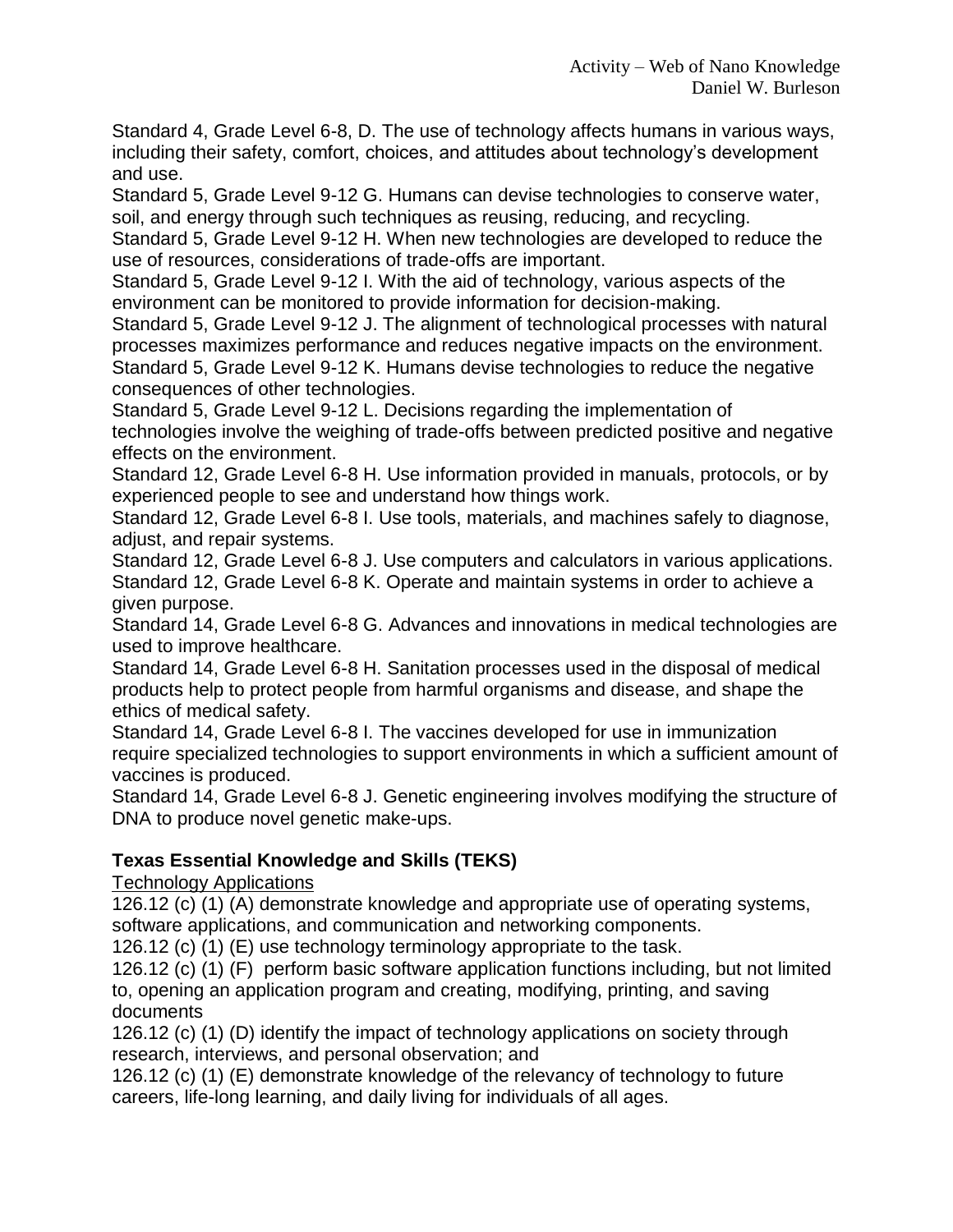126.12 (c) (7) (A) plan, create, and edit documents created with a word processor using readable fonts, alignment, page setup, tabs, and ruler settings;

126.16 (c) (2) (B) communicate effectively with multiple audiences using a variety of media and formats; and

126.16 (c) (6) (A) define and use current technology terminology appropriately 126.16 (c) (6) (H) evaluate how changes in technology throughout history have impacted various areas of study;

126.16 (c) (6) (I) evaluate the relevance of technology as it applies to college and career readiness, life-long learning, and daily living;

126.16 (c) (6) (L) (iv) create and edit files with productivity tools, including: a digital publication using relevant publication standards and graphic design principles; 126.16 (c) (6) (N) integrate two or more technology tools to create a new digital product.

# **Pre-Requisite Knowledge**

Inspiration 9 (General Knowledge)

# **Learning Objectives**

After this activity, students should be able to:

- Define nanotechnology in their own words
- Identify four areas where nanotechnology is having an impact
- Within each area, identify two specific advancements related to nanotechnology
- Be able to reflect on the scope of the impact of nanotechnology

# **Materials List**

Each group needs:

- Computer with internet access and Microsoft Suite (Assessment)
- Inspiration 9 (or equivalent version)

To share with the entire class:

- A small tea cup
- A regular coffee cup
- Water
- Bowl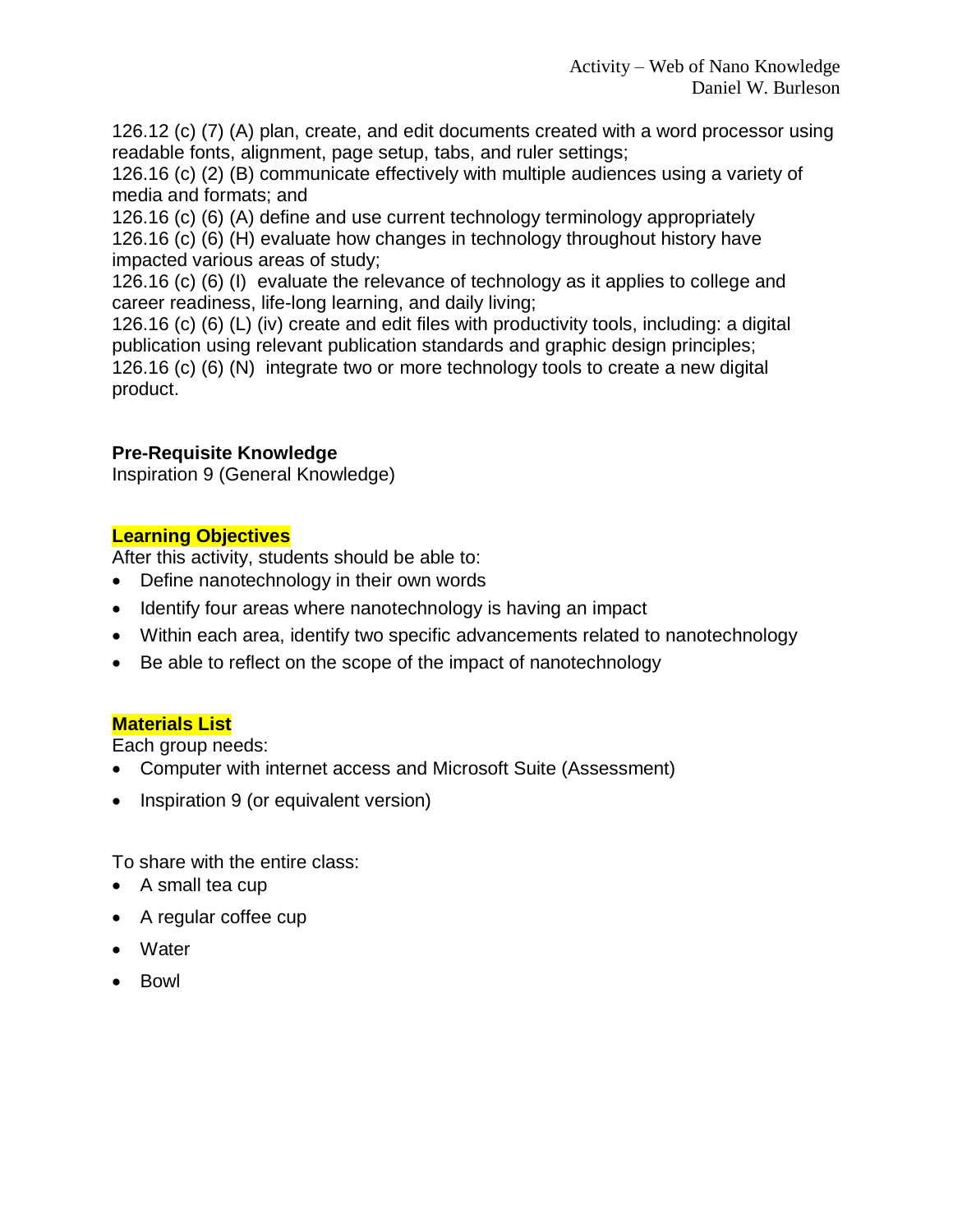### **Introduction / Motivation**

What is nanotechnology? On a board, list some answer students suggest and have the students give examples of nanotechnology. Save this list so that it can be reevaluated later.

Nanotechnology is basically the combination of two words or worlds, "nano" and "technology." So what does nano mean? (Have a few students given their opinion). Nano means one-billionth. Holding a basketball explain to students that one-billionth the diameter of the earth is equivalent to this basketball. Similarly, when we are talking about nanoscale compared to us, we are looking at molecules (approximately 10 hydrogen atoms). But if something is so small, does it really matter compared to something much bigger? To present this concept, bring the students attention to the table that had been set up. Present the question to the group: Using the same amount of force, which cup is it easiest to pour water out of? Call on one student to come up and pour water out of each cup. Using the student's opinion, discuss with the students that when you make the scale much smaller, different forces are at play. In this case, when pouring out water from the regular coffee mug gravity is the overpowering force that causes water to flow out of the cup; however, when pouring water from the miniature cup, gravity plays less of a role because the weight of the water has drastically decreased. Instead, surface tension requires that the cup be tipped over even more to pour the water out (more force). As we move down to nanoscale, different forces are at play and can be affected.

Technology is defined as the application of science. Ask students what technology is to them and have a few students give their opinion. Ultimately, technology is the use of science to benefit society so when the students use this understanding to think of their own definition of nanotechnology.

Nanotechnology affects a multitude of areas ranging from health care to recreational uses. We all have our own passions whether it is medicine, computers, soccer, football, or dance. Ask a few of the students to tell the class what they are passionate about. Point out to the students that while science and technology may not be their passion, science and technology is a part of their passion through nanotechnology.

| <b>Word</b>    | <b>Definition</b>                                           |
|----------------|-------------------------------------------------------------|
| Nano           | One billionth derived from the greek word meaning dwarf [1] |
| Technology     | The application of science                                  |
| Nanotechnology | The study and use of structures at a nanoscale              |

## **Vocabulary / Definitions**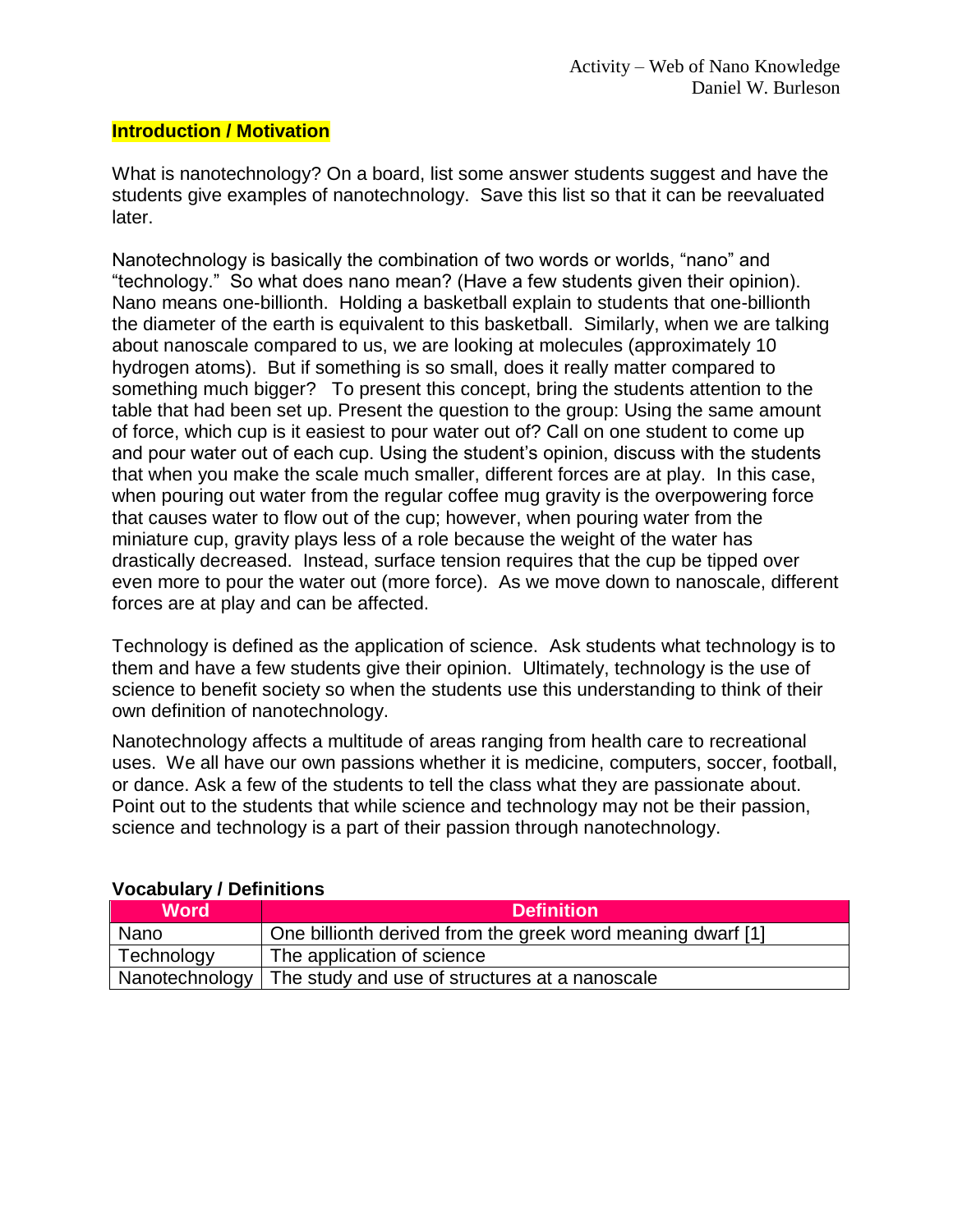# **Procedure**

## **Before the Activity**

- Install Inspiration 9 (or equivalent version) on all computers that will be used by the students for this activity.
- On a table in the front of the class (or in a visible location), set up a bowl full of water, the miniature tea cup, and regular coffee cup.
- Print and cut strips of paper with the website for students to visit for their research.

# **With the Students**

- 1. Discuss the idea of nanotechnology with the students. What does nanotechnology mean? (Background)
- 2. Breaking the word down, discuss the concept of "nano" and "technology". Use the information in the Background section to focus the discussion on "nano" being very small and "technology" being the application of science in a helpful way. In this light, how can something so small such large applications. The goal of this activity is to understanding this idea.
- 3. Ask each group to open Inspiration 9 on their computer.
- 4. What is our main idea/topic for this activity? Tell each group to main topic as nanotechnology and within that cell, define nanotechnology (See Activity Embedded Assessment).
- 5. Model for the students going to the website: [http://www.nanoforum.org/educationtree/index.htm.](http://www.nanoforum.org/educationtree/index.htm) On this website, students will be able to follow links to difference areas where nanotechnology is evolved.
- 6. Now set the expectations of the activity: (1) The web must have four branches (general areas) coming from the main idea and two branches coming from area about specific examples of nanotechnology (2) each example must be defined or explained as to how it improves/affects the area that it is in. (3) time limit: 40 minutes (10 minutes per branch) However, depending on the speed of the students additional time may be required or given as homework.

# **Attachments**

Website strips (pdf) Website strips (docx)

# **Safety Issues**

• Internet safety: Make sure all computers have appropriate parental settings for searches so that students do not find themselves getting into information that is not appropriate.

# **Troubleshooting Tips**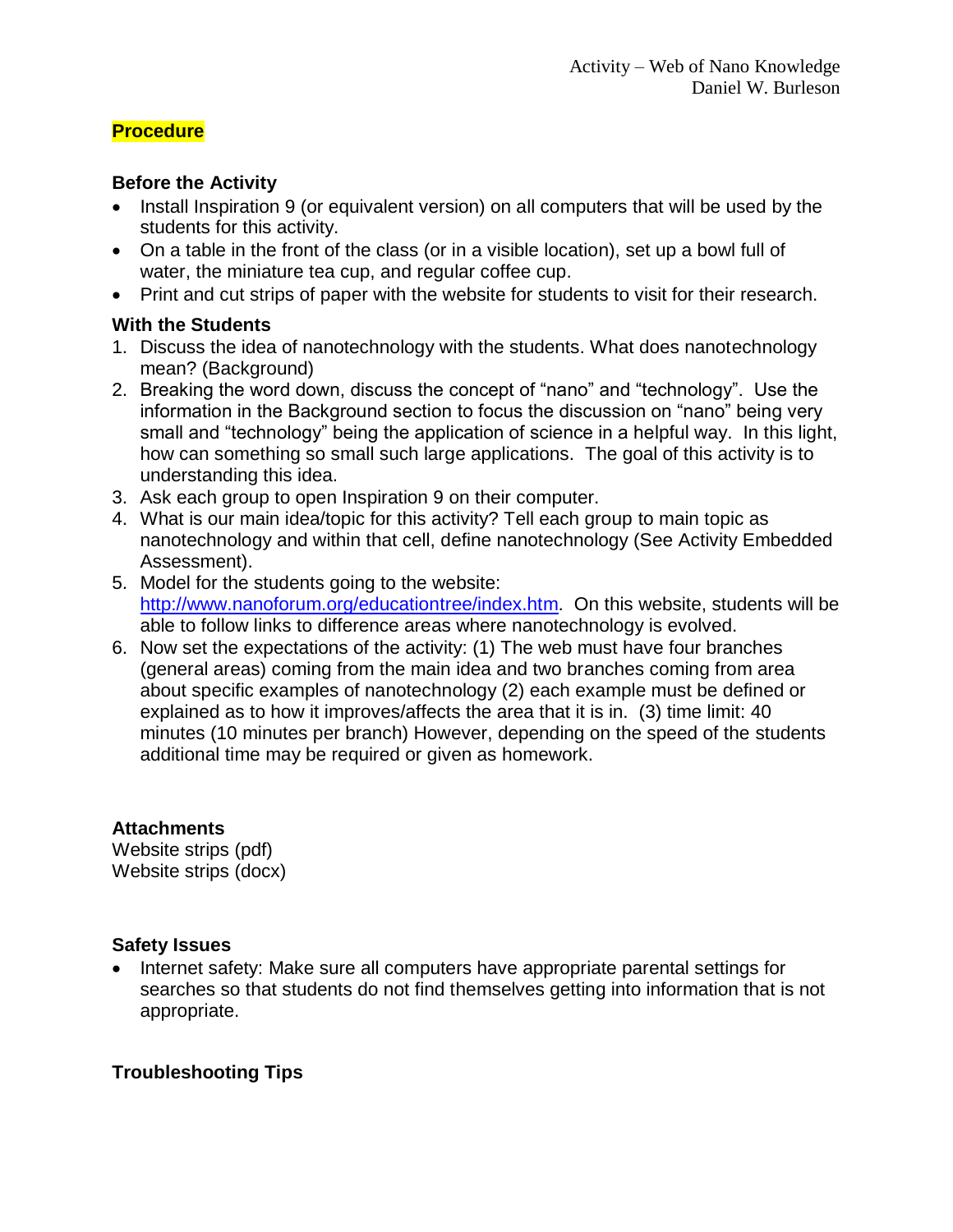## **Investigating Questions**

None

## **Assessment**

## **Pre-Activity Assessment**

*What is Nanotechnology? :* On the board, right what student think nanotechnology is and a list a examples they think are related to nanotechnology. Encourage students to postulate exactly how nanotechnology is involved in each example mentioned.

# **Activity Embedded Assessment**

*Defining the Main Idea:* When students are asked to write the main idea and definition in Inspiration 9, walk around and observe the student's responses. Use this as an opportunity to identify students that may still to understand the concept and work with them throughout the activity to better their understanding.

## **Post-Activity Assessment**

*Nano, Nano, Everywhere:* For homework or following the activity, students should use the information to write a short paragraph about nanotechnology including information from their web of nano knowledge. This will assess whether students achieved the objectives listed in the Lesson Objectives section.

# **Activity Extensions**

The result of this activity (web of knowledge) could be used as an outline for a research paper or presentation that each group would submit or present to the class. The results of the activity could also be used to create a comprehensive list of nanotechnology examples which can be compared with the Pre-activity Assessment.

# **Activity Scaling**

- For lower grades, allow students to work in groups of four with each person being in charge for one area. This would give students more time to research examples on the website with each student being required to teach the other students in their group about their "area of expertise."
- For upper grades, require students identify an area that is not mentioned on the website provided. The students can research using difference resources and can be the basis for a research paper. Students could also be allowed to include images associated with each nanotechnology example.

# **Additional Multimedia Support**

# **References**

**1. Cook, K.A.** *Nano 1010***. 2005 [cited 2011 Dec 14, 2011]; Available from: [http://www.discovernano.northwestern.edu/whatis/index\\_html/index\\_html.](http://www.discovernano.northwestern.edu/whatis/index_html/index_html)**